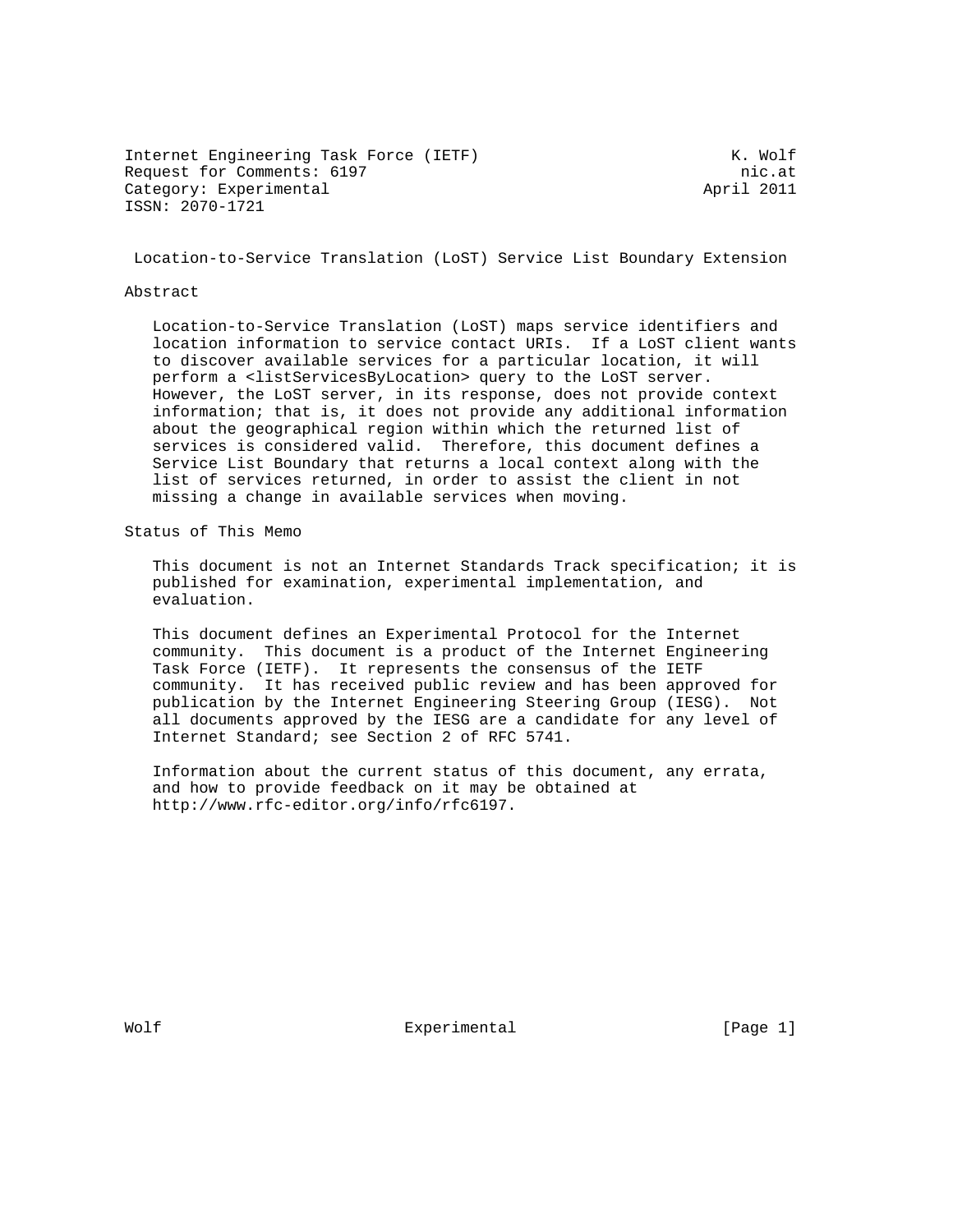Copyright Notice

 Copyright (c) 2011 IETF Trust and the persons identified as the document authors. All rights reserved.

 This document is subject to BCP 78 and the IETF Trust's Legal Provisions Relating to IETF Documents

 (http://trustee.ietf.org/license-info) in effect on the date of publication of this document. Please review these documents carefully, as they describe your rights and restrictions with respect to this document. Code Components extracted from this document must include Simplified BSD License text as described in Section 4.e of the Trust Legal Provisions and are provided without warranty as described in the Simplified BSD License.

 This document may contain material from IETF Documents or IETF Contributions published or made publicly available before November 10, 2008. The person(s) controlling the copyright in some of this material may not have granted the IETF Trust the right to allow modifications of such material outside the IETF Standards Process. Without obtaining an adequate license from the person(s) controlling the copyright in such materials, this document may not be modified outside the IETF Standards Process, and derivative works of it may not be created outside the IETF Standards Process, except to format it for publication as an RFC or to translate it into languages other than English.

#### Table of Contents

| 2.            |                                                                        |
|---------------|------------------------------------------------------------------------|
| $\mathcal{R}$ |                                                                        |
|               | 3.1. Extensions to <listservicesbylocation> 4</listservicesbylocation> |
|               | 3.2. Retrieving the <servicelistboundary> via</servicelistboundary>    |
|               |                                                                        |
|               |                                                                        |
|               |                                                                        |
|               |                                                                        |
|               |                                                                        |
|               | 4. Security and Privacy Considerations 10                              |
|               |                                                                        |
|               |                                                                        |
|               |                                                                        |
|               |                                                                        |
| $7^{\circ}$   |                                                                        |
|               |                                                                        |
|               |                                                                        |

Wolf **Experimental** Experimental [Page 2]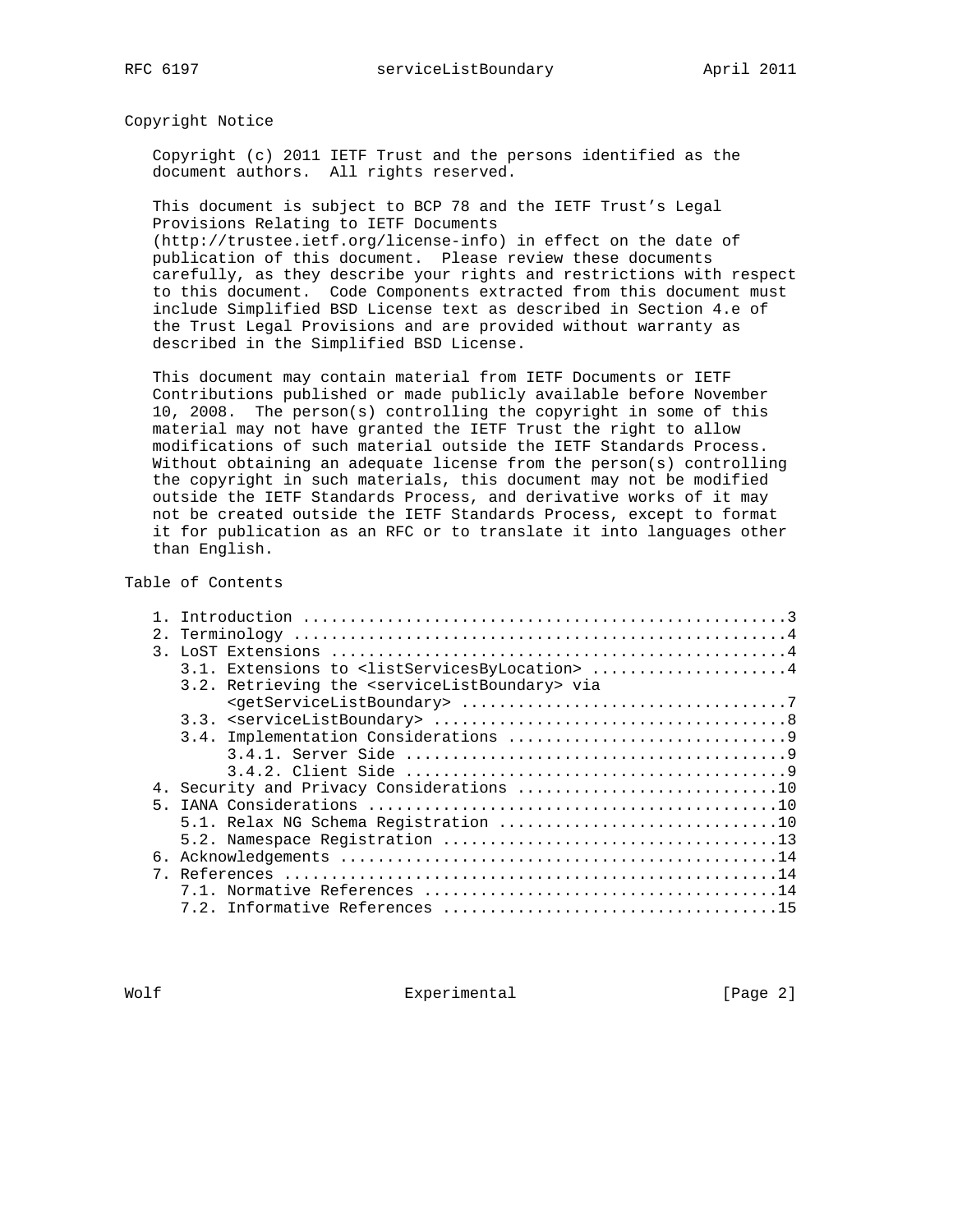## 1. Introduction

 Since the LoST protocol [RFC5222] employs the Service Boundary concept in order to avoid having clients continuously trying to refresh the mapping of a specific service, a Service List Boundary mechanism provides similar advantages for Service Lists.

 Location-based service providers, as well as Public Safety Answering Points (PSAPs), only serve a specific geographic region. Therefore, the LoST protocol defines the Service Boundary, which indicates the service region for a specific service URL. However, not all services are available everywhere. Clients can discover available services for a particular location via the <listServicesByLocation> query in LoST. The LoST server returns a list of services that are available at this particular location, but the server does not provide any additional information about the geographical region within which the returned Service List is considered valid. This may lead to the situation where a client initially discovers all available services via the <listServicesByLocation> query, and then moves to a different location (while refreshing the service mappings), but without noticing the availability of other services. The following imaginary example illustrates the problem for emergency calling:

 The client is powered-up, does location determination (resulting in location A), and performs an initial <listServicesByLocation> query with location A requesting urn:services:sos.

The LoST server returns the following list of services:

 urn:service:sos.police urn:service:sos.ambulance urn:service:sos.fire

 The client does the initial LoST mapping and discovers the dialstrings for each service. Then the client moves, refreshing the individual service mappings when necessary as specified by the Service Boundary. However, when arriving in location B (close to a mountain), service sos.mountainrescue, which was not available in location A, becomes available. Since the client is only required to refresh the mappings for the initially discovered services, the new service is not detected. Consequently, the dialstring for the mountain-rescue service is not known by the client. Hence, the client is unable to recognize an emergency call when the user enters the dialstring of the mountain-rescue service, and the emergency call may fail altogether.

Wolf **Experimental** Experimental [Page 3]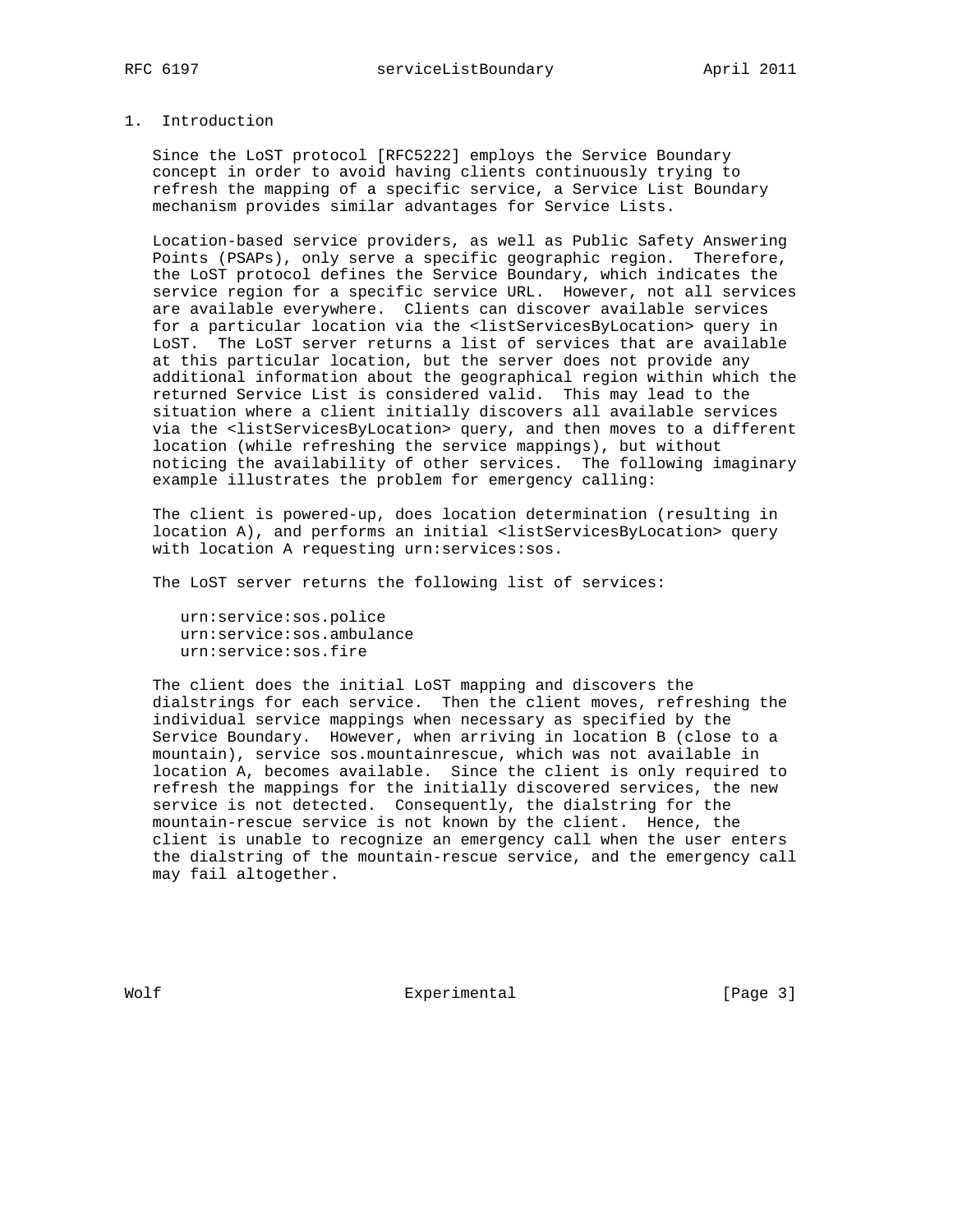Note that the Service Boundary (service region for an individual service) cannot be considered as an indicator for the region for which a specific Service List is valid. The Service List may even change within the Service Boundary of another service. For example, the ambulance mapping is valid for a whole state, but for a part of the state there is an additional mountain-rescue service.

Consequently, there are two ways to tackle this issue:

- o Clients continuously poll for the Service List, although it may not have changed.
- o The server sends a message containing boundary information that tells the client that the Service List does not change inside this area.
- 2. Terminology

 The key words "MUST", "MUST NOT", "REQUIRED", "SHALL", "SHALL NOT", "SHOULD", "SHOULD NOT", "RECOMMENDED", "MAY", and "OPTIONAL" in this document are to be interpreted as described in RFC 2119 [RFC2119].

3. LoST Extensions

 This section describes the necessary extensions to the LoST protocol in order to support the Service List Boundary in a similar way as the Service Boundary. Extensions defined in this document are declared in the new XML namespace urn:ietf:params:xml:ns:lost1:slb.

3.1. Extensions to <listServicesByLocation>

 The query <listServicesByLocation> may contain an additional <serviceListBoundaryRequest> element to additionally request the boundary for the Service List based on the location provided, with the resulting location for the list presented either by value or by reference. In the example below, the value of the 'type' attribute of the <serviceListBoundaryRequest> element is set to "value":

Wolf **Experimental** Experimental [Page 4]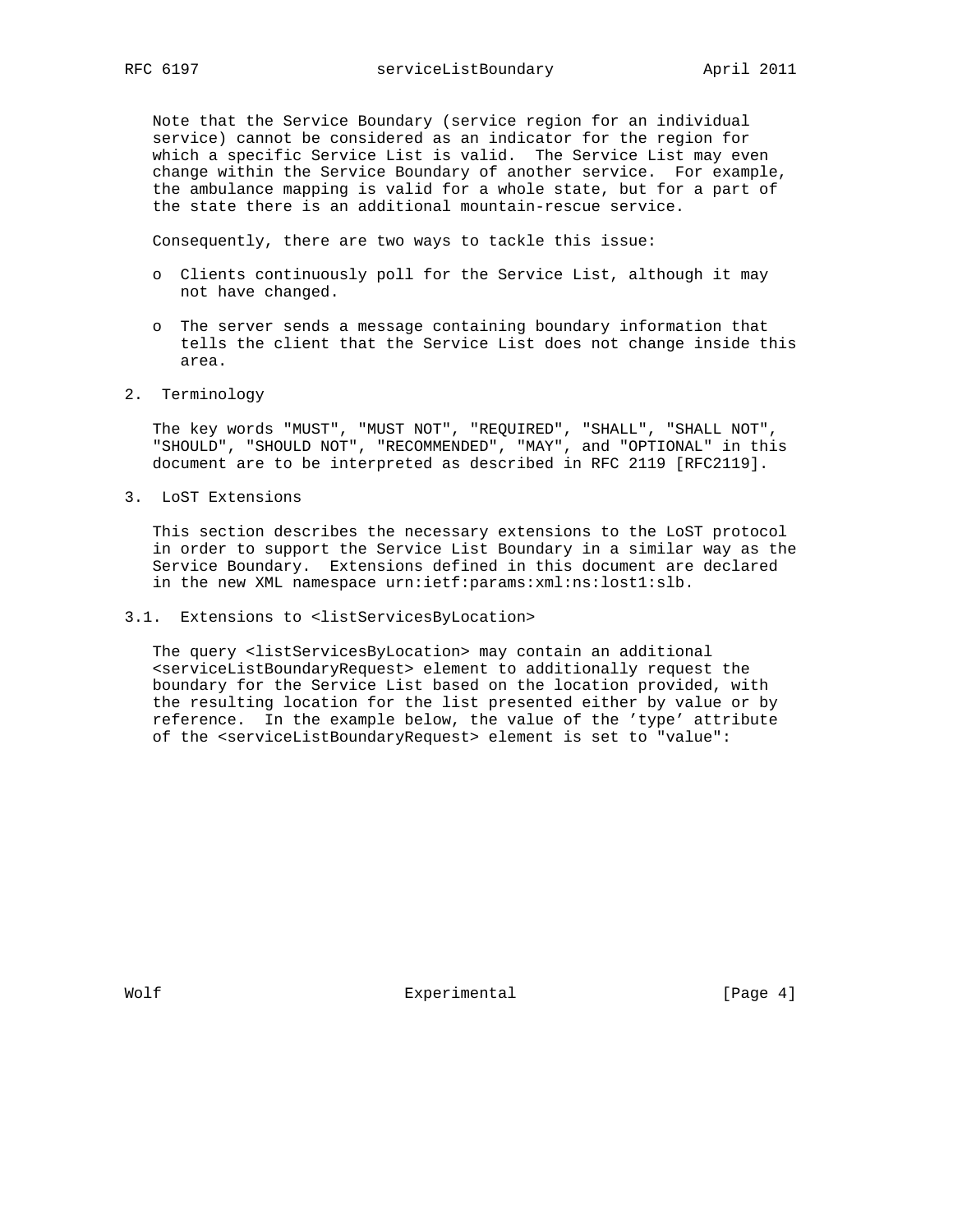```
 <?xml version="1.0" encoding="UTF-8"?>
   <listServicesByLocation
        xmlns="urn:ietf:params:xml:ns:lost1"
        xmlns:gml="http://www.opengis.net/gml"
        xmlns:slb="urn:ietf:params:xml:ns:lost1:slb"
        recursive="true">
     <location id="5415203asdf548" profile="civic">
       <civicAddress xml:lang="en"
          xmlns="urn:ietf:params:xml:ns:pidf:geopriv10:civicAddr">
         <country>AT</country>
         <A1>Lower Austria</A1>
         <A2>Bruck an der Leitha</A2>
         <A3>Wolfsthal</A3>
         <RD>Hauptplatz</RD>
        $\texttt{<HNO>1}<$/$\texttt{HNO>}$ <PC>2412</PC>
       </civicAddress>
     </location>
     <service>urn:service:sos</service>
     <slb:serviceListBoundaryRequest type="value"/>
   </listServicesByLocation>
A <listServicesByLocationResponse> with the addition of one
<serviceListBoundary> element is shown below:
```

```
 <?xml version="1.0" encoding="UTF-8"?>
<listServicesByLocationResponse
      xmlns="urn:ietf:params:xml:ns:lost1"
      xmlns:slb="urn:ietf:params:xml:ns:lost1:slb">
 <serviceList>
    urn:service:sos.ambulance
    urn:service:sos.fire
    urn:service:sos.gas
    urn:service:sos.mountain
    urn:service:sos.poison
    urn:service:sos.police
 </serviceList>
```
Wolf **Experimental** Experimental [Page 5]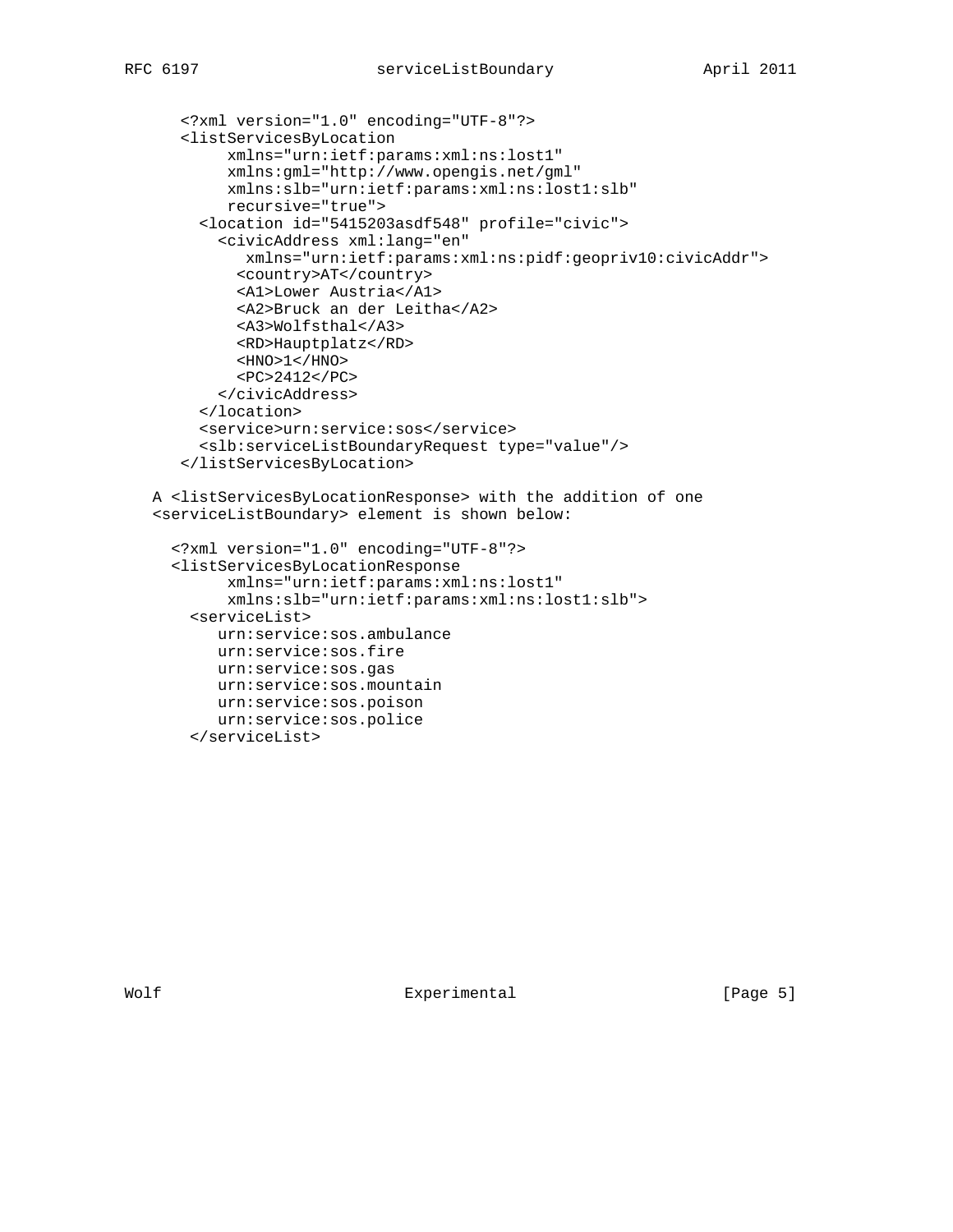```
 <path>
   <via source="resolver.example"/>
    <via source="authoritative.example"/>
 </path>
   <locationUsed id="5415203asdf548"/>
    <slb:serviceListBoundary profile="civic"
       expires="2012-01-01T00:00:00Z">
      <civicAddress xml:lang="en"
        xmlns="urn:ietf:params:xml:ns:pidf:geopriv10:civicAddr">
        <country>AT</country>
        <A1>Lower Austria</A1>
      </civicAddress>
    </slb:serviceListBoundary>
</listServicesByLocationResponse>
```
 The response above indicates that the Service List is valid for Lower Austria. The <listServicesByLocation> request needs to be repeated by the client only when moving out of Lower Austria. However, the mappings of the services themselves may have other service boundaries. Additionally, the 'expires' attribute indicates the absolute time when this Service List becomes invalid.

 The response MAY contain multiple <serviceListBoundary> elements for alternative representation, each representing the boundary in a specific location profile. However, multiple locations inside a <serviceListBoundary> element are considered to be additive.

 The boundary can also be requested by reference when setting the value of the 'type' attribute of the <serviceListBoundaryRequest> element to "reference" (which is the default in case the attribute is omitted). The response will contain a <serviceListBoundaryReference> element with a 'serviceListKey' attribute (described in Section 3.2), as shown below.

```
 <?xml version="1.0" encoding="UTF-8"?>
<listServicesByLocationResponse
      xmlns="urn:ietf:params:xml:ns:lost1"
      xmlns:slb="urn:ietf:params:xml:ns:lost1:slb">
  <serviceList>
     urn:service:sos.ambulance
    urn:service:sos.fire
    urn:service:sos.gas
    urn:service:sos.mountain
    urn:service:sos.poison
    urn:service:sos.police
   </serviceList>
```
Wolf **Experimental** Experimental [Page 6]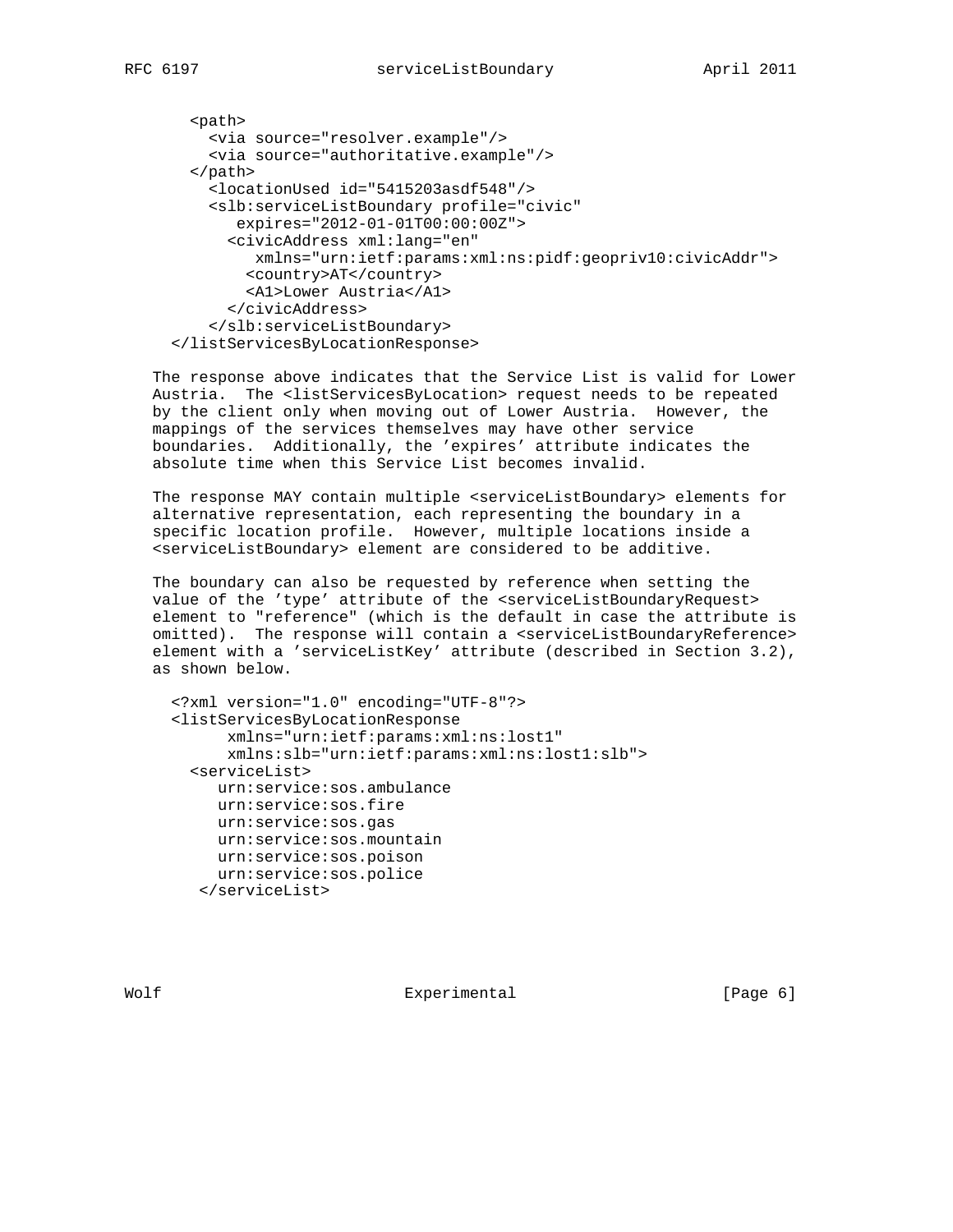```
 <path>
    <via source="resolver.example"/>
     <via source="authoritative.example"/>
   </path>
   <locationUsed id="5415203asdf548"/>
   <slb:serviceListBoundaryReference
      source="authoritative.example"
      serviceListKey="123567890123567890123567890" />
</listServicesByLocationResponse>
```

```
3.2. Retrieving the <serviceListBoundary> via <getServiceListBoundary>
```
 In order to retrieve the boundary corresponding to a specific 'serviceListKey', the client issues a <getServiceListBoundary> request to the server identified in the 'source' attribute of the <serviceListBoundaryReference> element, similar to the <getServiceBoundary> request.

```
 An example is shown below:
   <?xml version="1.0" encoding="UTF-8"?>
   <getServiceListBoundary
         xmlns="urn:ietf:params:xml:ns:lost1:slb"
           serviceListKey="123567890123567890123567890"/>
 The LoST server response is shown below:
<?xml version="1.0" encoding="UTF-8"?>
```

```
 <getServiceListBoundaryResponse
      xmlns="urn:ietf:params:xml:ns:lost1:slb">
  <serviceListBoundary profile="civic" expires="2012-01-01T00:00:00Z">
    <civicAddress xml:lang="en"
        xmlns="urn:ietf:params:xml:ns:pidf:geopriv10:civicAddr">
      <country>AT</country>
      <A1>Lower Austria</A1>
    </civicAddress>
  </serviceListBoundary>
  <path xmlns="urn:ietf:params:xml:ns:lost1">
    <via source="resolver.example"/>
    <via source="authoritative.example"/>
  </path>
</getServiceListBoundaryResponse>
```
Wolf **Experimental** Experimental [Page 7]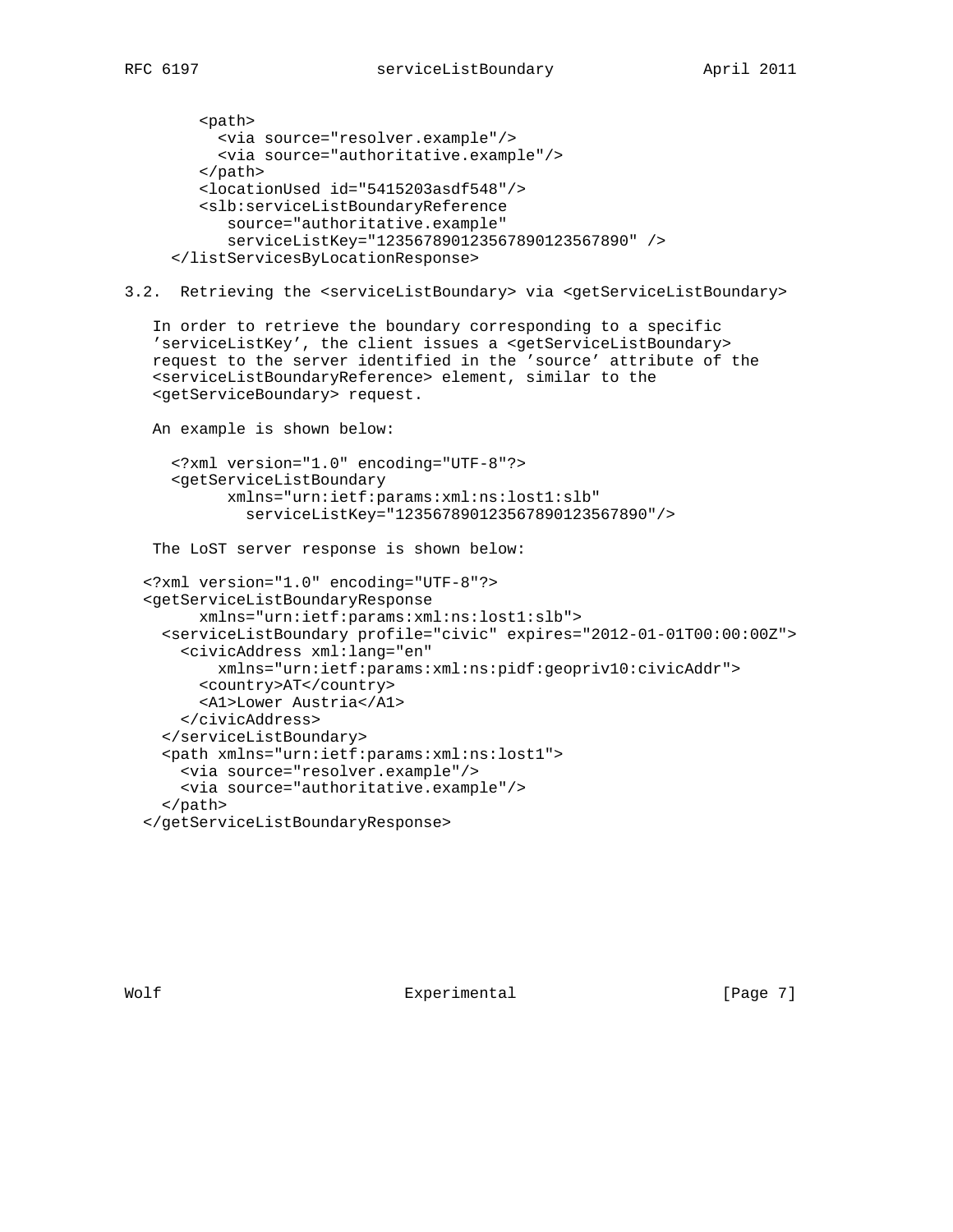The 'serviceListKey' uniquely identifies a Service List Boundary, as the 'key' does for the Service Boundary (see Section 5.6 of RFC 5222). Therefore, the 'serviceListKey' is a random token with at least 128 bits of entropy [RFC4086] and can be assumed globally unique. Whenever the boundary changes, a new 'serviceListKey' MUST be assigned.

 Note: Since LoST does not define an attribute to indicate which location profile the client understands in a <getServiceBoundary> request, this document also does not define one for the <getServiceListBoundary> request.

# 3.3. <serviceListBoundary>

 For a particular <listServicesByLocation> query, the Service List Boundary information that gets returned indicates that all the service identifiers returned in the <serviceList> element are the same within this geographic region. A Service List Boundary may consist of geometric shapes (both in civic and geodetic location format), and may be non-contiguous, like the Service Boundary.

 The mapping of the specific services within the Service List Boundary may be different at different locations.

 The server MAY return the boundary information in multiple location profiles, but MUST use at least one profile that the client used in the request in order to ensure that the client is able to process the boundary information.

 There is no need to include boundary information in a <listServicesResponse>. The <listServices> request is purely for diagnostic purposes and does not contain location information at all, so boundary information cannot be calculated.

 Also note that the Service List Boundary is OPTIONAL, and the LoST server may return it or not, based on its local policy -- as is the case with the Service Boundary. However, especially for emergency services, the Service List Boundary might be crucial to ensure that moving clients do not miss changes in the available services.

Wolf **Experimental** Experimental [Page 8]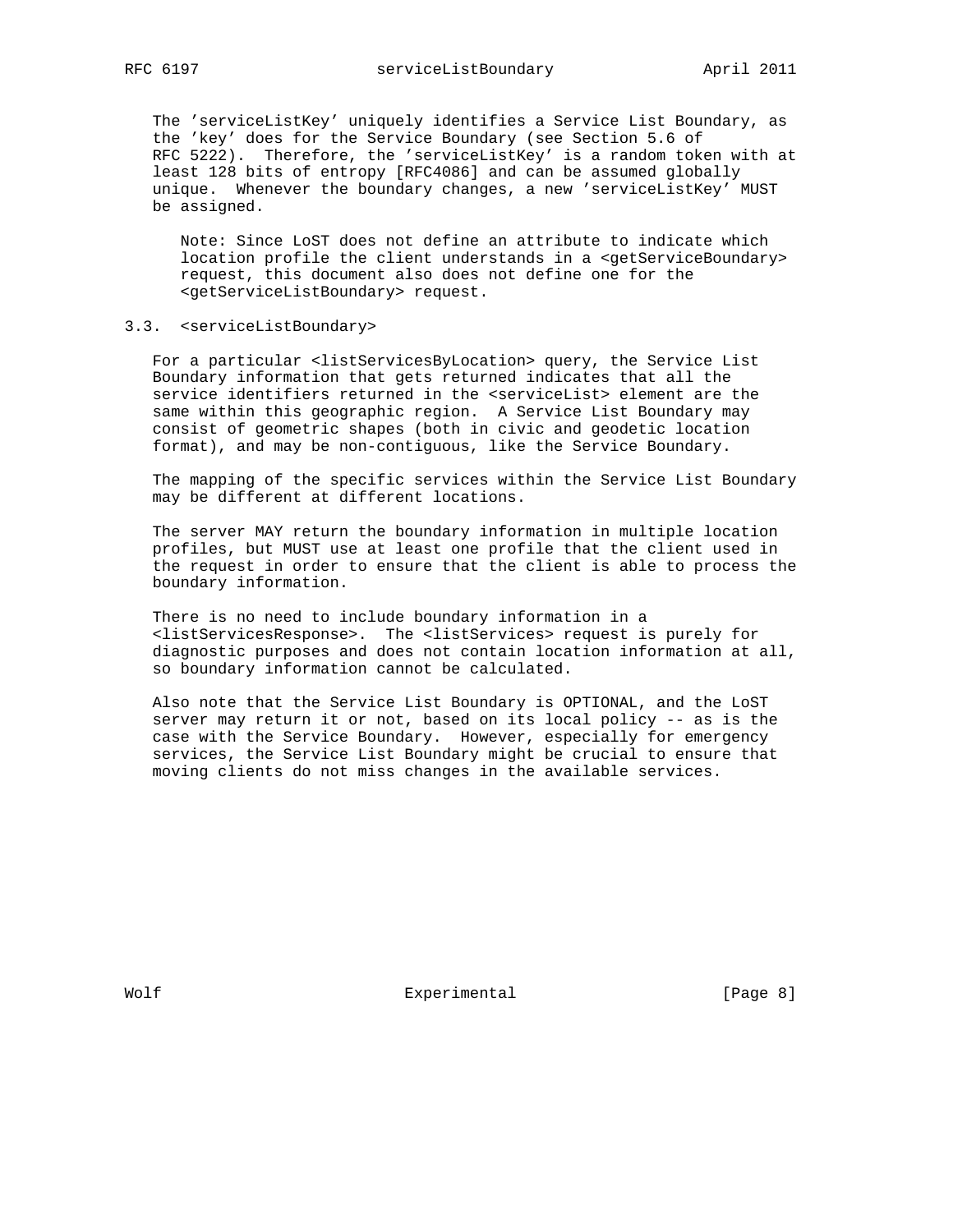# 3.4. Implementation Considerations

 The subsections below discuss implementation issues for the LoST server and client for Service List Boundary support.

# 3.4.1. Server Side

 The mapping architecture and framework [RFC5582] states that each tree announces its coverage region (for one type of service, e.g., sos.police) to one or more forest guides. Forest guides peer with each other and synchronize their data. Hence, a forest guide has sufficient knowledge (it knows all the services and their coverage regions) to answer a <listServicesByLocation> query and to add the <serviceListBoundary> or <serviceListBoundaryReference> as well.

 The calculation of the largest possible area for which the Service List stays the same might be a complex task. An alternative would be to return smaller areas that are easier to compute. In such a case, some unnecessary queries to the LoST server will be a consequence, but the main purpose of the Service List Boundary is still achieved: to never miss a change of available services. Thus, the server operator may specify a reasonable trade-off between the effort to generate the boundary information and the saved queries to the LoST server.

 For example, in some countries the offered services may differ in adjacent counties (or districts, cantons, states, etc.). Their borders may be suitable as a Service List Boundary as well, even though some adjacent counties offer the same services.

 Other countries might have different structures, and the generation of the Service List Boundary might follow other rules as long as it is ensured that a client is able to notice any change in the Service List when moving.

#### 3.4.2. Client Side

 A mobile client that already implements LoST and evaluates the <serviceBoundary> has almost everything that is needed to make use of the Service List Boundary. Since the integration into LoST follows the concept of the <serviceBoundary> (and also makes use of the same location profiles), only the additional <serviceListBoundary> needs to be evaluated. Whenever moving outside a Service List Boundary, the client performs a new <listServicesByLocation> query with the new location information in order to determine a change in available services.

Wolf Experimental Experimental [Page 9]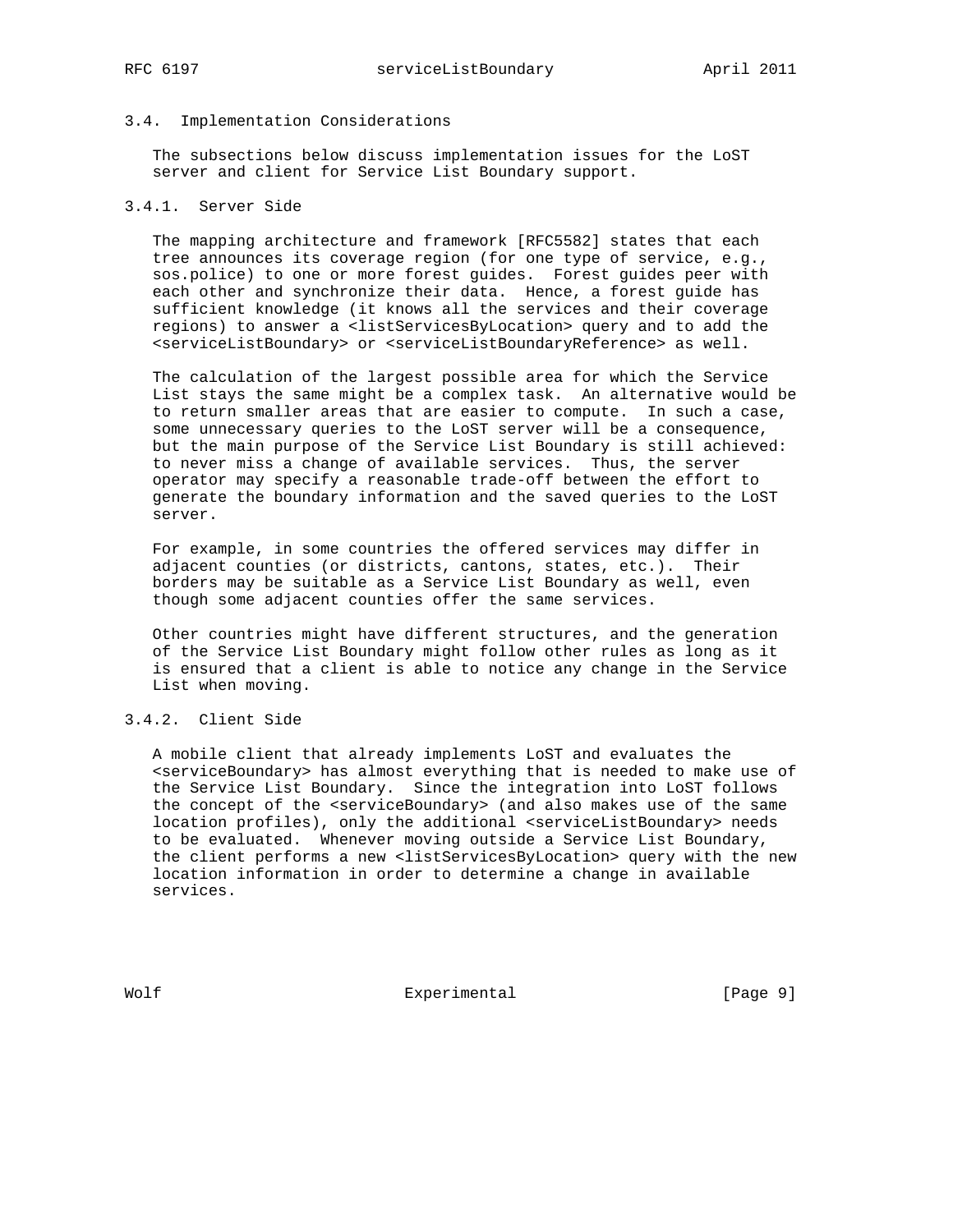4. Security and Privacy Considerations

 Security considerations for LoST are discussed in [RFC5222]. This document extends LoST to also carry Service List Boundaries (and requests for them). These Service List Boundaries are calculated by the server based on the individual Service Boundaries and sent to clients in case the local policy allows this. Therefore, it is generally considered to have the same level of sensitivity as for the Service Boundary and thus the same access control and confidentiality requirements as the base LoST protocol. As a result, the security measures incorporated in the base LoST specification [RFC5222] provide sufficient protection for LoST messages that use the Service List Boundary extension.

5. IANA Considerations

 IANA has taken two actions: an XML schema registration and a namespace registration, according to the description in the following sections.

5.1. Relax NG Schema Registration

 IANA has registered the following Relax NG Schema in the IETF XML Registry [RFC3688]:

URI: urn:ietf:params:xml:schema:lost1:slb

 Registrant Contact: IETF ECRIT Working Group, Karl Heinz Wolf (karlheinz.wolf@nic.at)

Relax NG Schema:

BEGIN

```
 <?xml version="1.0" encoding="UTF-8"?>
<grammar
   xmlns="http://relaxng.org/ns/structure/1.0"
    xmlns:a="http://relaxng.org/ns/compatibility/annotations/1.0"
   xmlns:slb="urn:ietf:params:xml:ns:lost1:slb"
   ns="urn:ietf:params:xml:ns:lost1"
   datatypeLibrary="http://www.w3.org/2001/XMLSchema-datatypes">
  <include href="lost.rng">
```
Wolf Experimental [Page 10]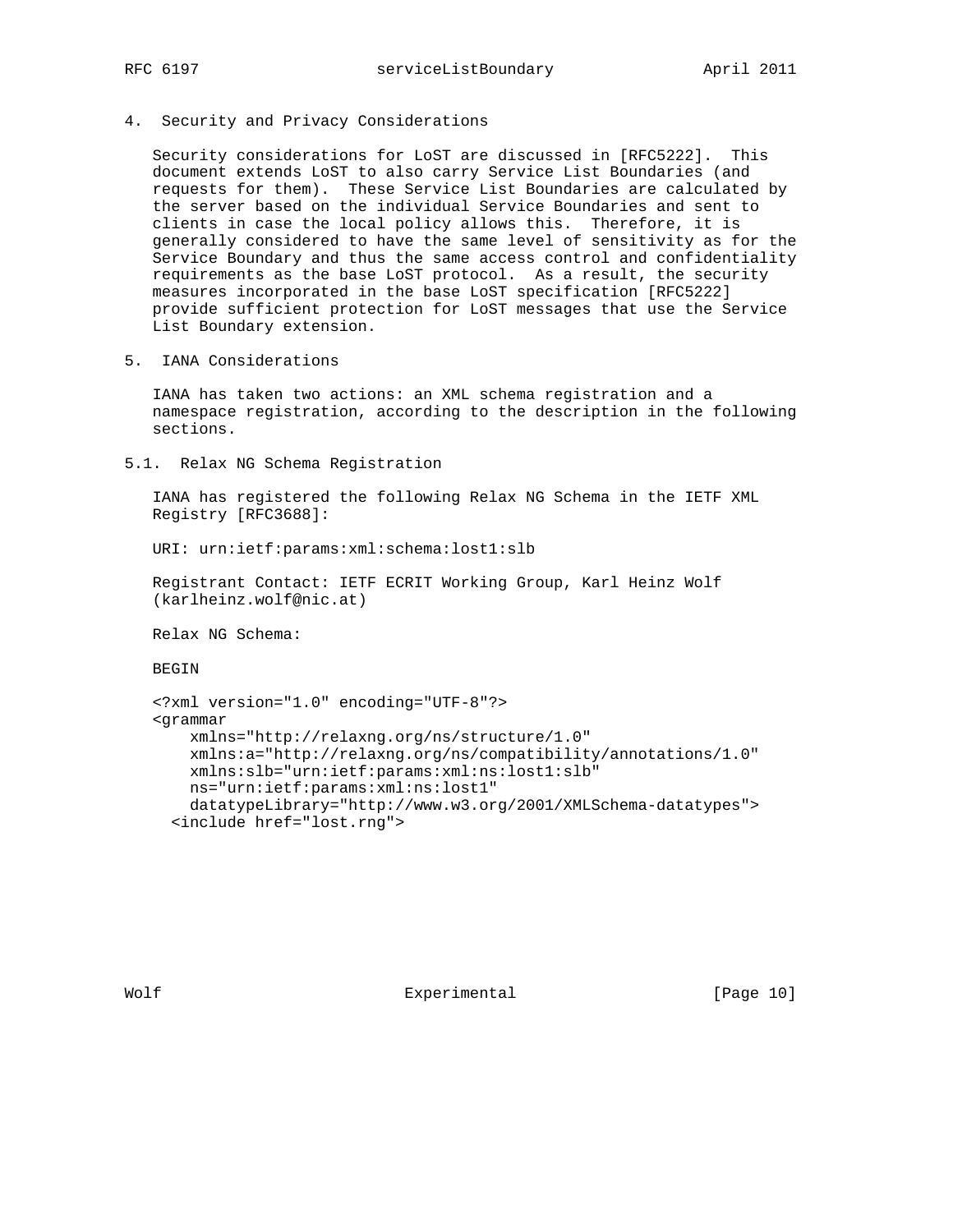```
 <!-- redefinition of LoST elements -->
 <start>
    <choice>
      <ref name="findService"/>
      <ref name="listServices"/>
      <ref name="listServicesByLocation"/>
     <ref name="getServiceBoundary"/>
     <ref name="findServiceResponse"/>
      <ref name="listServicesResponse"/>
      <ref name="listServicesByLocationResponse"/>
      <ref name="getServiceBoundaryResponse"/>
      <ref name="errors"/>
      <ref name="redirect"/>
      <!-- New in RFC 6197 -->
      <ref name="getServiceListBoundary"/>
      <ref name="getServiceListBoundaryResponse"/>
    </choice>
 </start>
 <define name="listServicesByLocation">
    <element name="listServicesByLocation">
      <ref name="requestLocation"/>
      <ref name="commonRequestPattern"/>
      <optional>
        <attribute name="recursive">
          <data type="boolean"/>
          <a:defaultValue>true</a:defaultValue>
        </attribute>
      </optional>
      <!-- New in RFC 6197 -->
      <optional>
       <ref name="serviceListBoundaryRequest"/>
      </optional>
    </element>
 </define>
  <define name="listServicesByLocationResponse">
   <element name="listServicesByLocationResponse">
      <ref name="serviceList"/>
      <ref name="commonResponsePattern"/>
      <ref name="locationUsed"/>
```
Wolf Experimental [Page 11]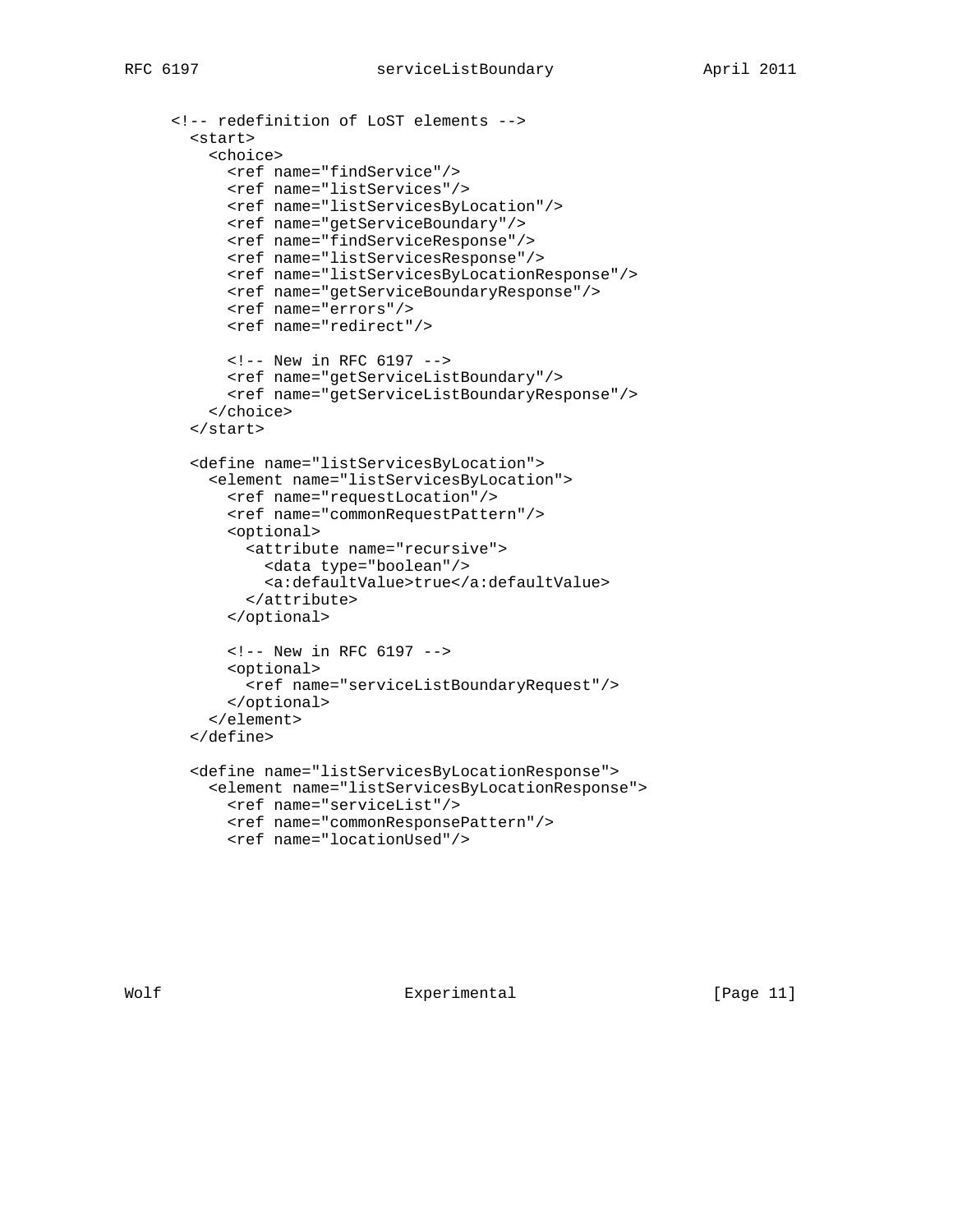```
 <!-- New in RFC 6197 -->
      <optional>
        <choice>
          <ref name="serviceListBoundary"/>
          <ref name="serviceListBoundaryReference"/>
        </choice>
      </optional>
    </element>
  </define>
</include>
<define name="serviceListBoundaryRequest">
  <element name="slb:serviceListBoundaryRequest">
    <optional>
      <attribute name="type">
        <choice>
          <value>value</value>
          <value>reference</value>
        </choice>
        <a:defaultValue>reference</a:defaultValue>
      </attribute>
    </optional>
  </element>
</define>
<define name="serviceListBoundary">
 <oneOrMore>
  <element name="slb:serviceListBoundary">
    <optional>
      <ref name="expires"/>
    </optional>
    <ref name="locationInformation"/>
    <ref name="extensionPoint"/>
  </element>
 </oneOrMore>
</define>
<define name="serviceListBoundaryReference">
  <element name="slb:serviceListBoundaryReference">
    <ref name="source"/>
   <attribute name="serviceListKey">
      <data type="token"/>
    </attribute>
  <ref name="extensionPoint"/>
  </element>
</define>
```
Wolf **Experimental** Experimental [Page 12]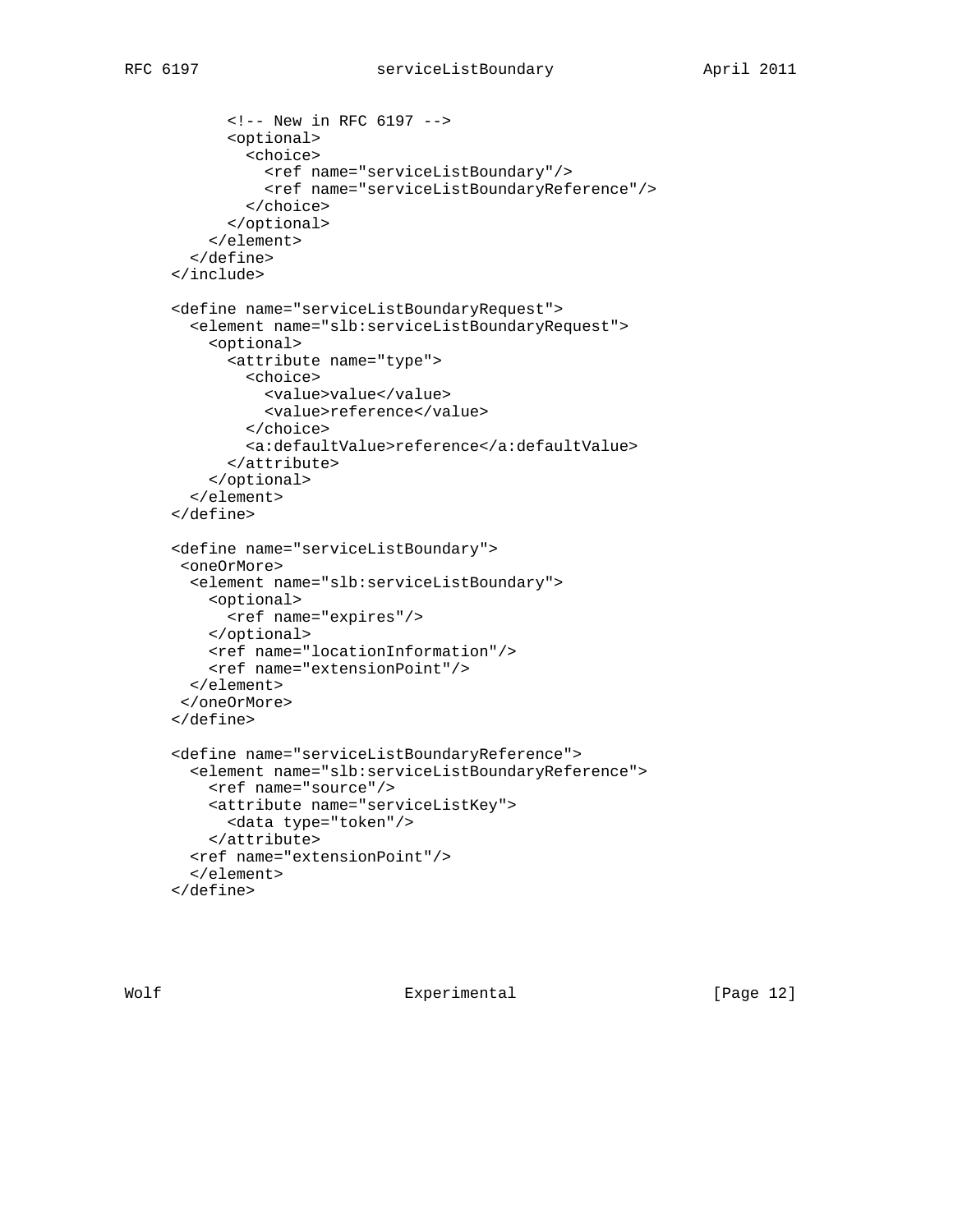```
 <define name="getServiceListBoundary">
    <element name="slb:getServiceListBoundary">
      <attribute name="serviceListKey">
        <data type="token"/>
      </attribute>
    <ref name="extensionPoint"/>
    </element>
  </define>
 <define name="getServiceListBoundaryResponse">
   <element name="slb:getServiceListBoundaryResponse">
     <ref name="serviceListBoundary"/>
     <ref name="path"/>
     <ref name="extensionPoint"/>
    </element>
  </define>
</grammar>
```
END

5.2. Namespace Registration

 IANA has registered the following namespace (below the LoST namespace defined in [RFC5222]) in the IETF XML Registry [RFC3688]:

```
 URI: urn:ietf:params:xml:ns:lost1:slb
```
 Registrant Contact: IETF ECRIT Working Group, Karl Heinz Wolf (karlheinz.wolf@nic.at)

Wolf Experimental [Page 13]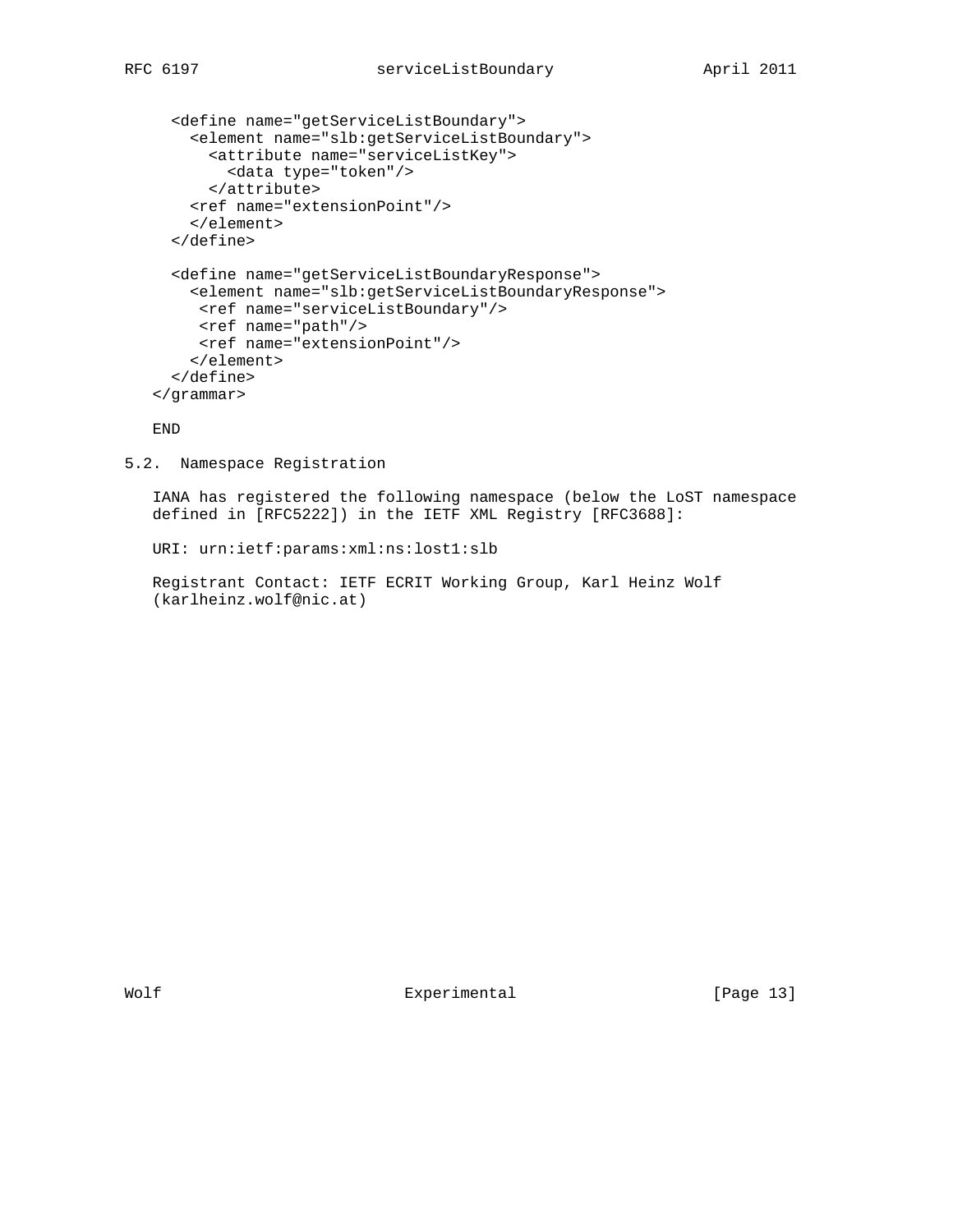XML:

#### BEGIN

```
 <?xml version="1.0"?>
<!DOCTYPE html PUBLIC "-//W3C//DTD XHTML Basic 1.0//EN"
  "http://www.w3.org/TR/xhtml-basic/xhtml-basic10.dtd">
<html xmlns="http://www.w3.org/1999/xhtml">
<head>
  <meta http-equiv="content-type"
        content="text/html;charset=iso-8859-1"/>
  <title>LoST Service List Boundary Namespace</title>
</head>
<body>
  <h1>Namespace for the LoST Service List Boundary</h1>
  <h2>urn:ietf:params:xml:ns:lost1:slb</h2>
<p>See <a href="http://www.rfc-editor.org/rfc/rfc6197.txt">
  RFC 6197</a>.</p>
</body>
</html>
```
END

6. Acknowledgements

 The author would like to thank Henning Schulzrinne for discussion of the document, and Martin Thomson, Richard Barnes, and Roger Marshall for their valuable input and text suggestions during the working group Last Call. Further thanks go to Joshua Bell from the Applications Area Review Team for his help with Relax NG.

- 7. References
- 7.1. Normative References
	- [RFC5222] Hardie, T., Newton, A., Schulzrinne, H., and H. Tschofenig, "LoST: A Location-to-Service Translation Protocol", RFC 5222, August 2008.
	- [RFC2119] Bradner, S., "Key words for use in RFCs to Indicate Requirement Levels", BCP 14, RFC 2119, March 1997.
	- [RFC3688] Mealling, M., "The IETF XML Registry", BCP 81, RFC 3688, January 2004.
	- [RFC4086] Eastlake 3rd, D., Schiller, J., and S. Crocker, "Randomness Requirements for Security", BCP 106, RFC 4086, June 2005.

Wolf **Experimental** Experimental [Page 14]